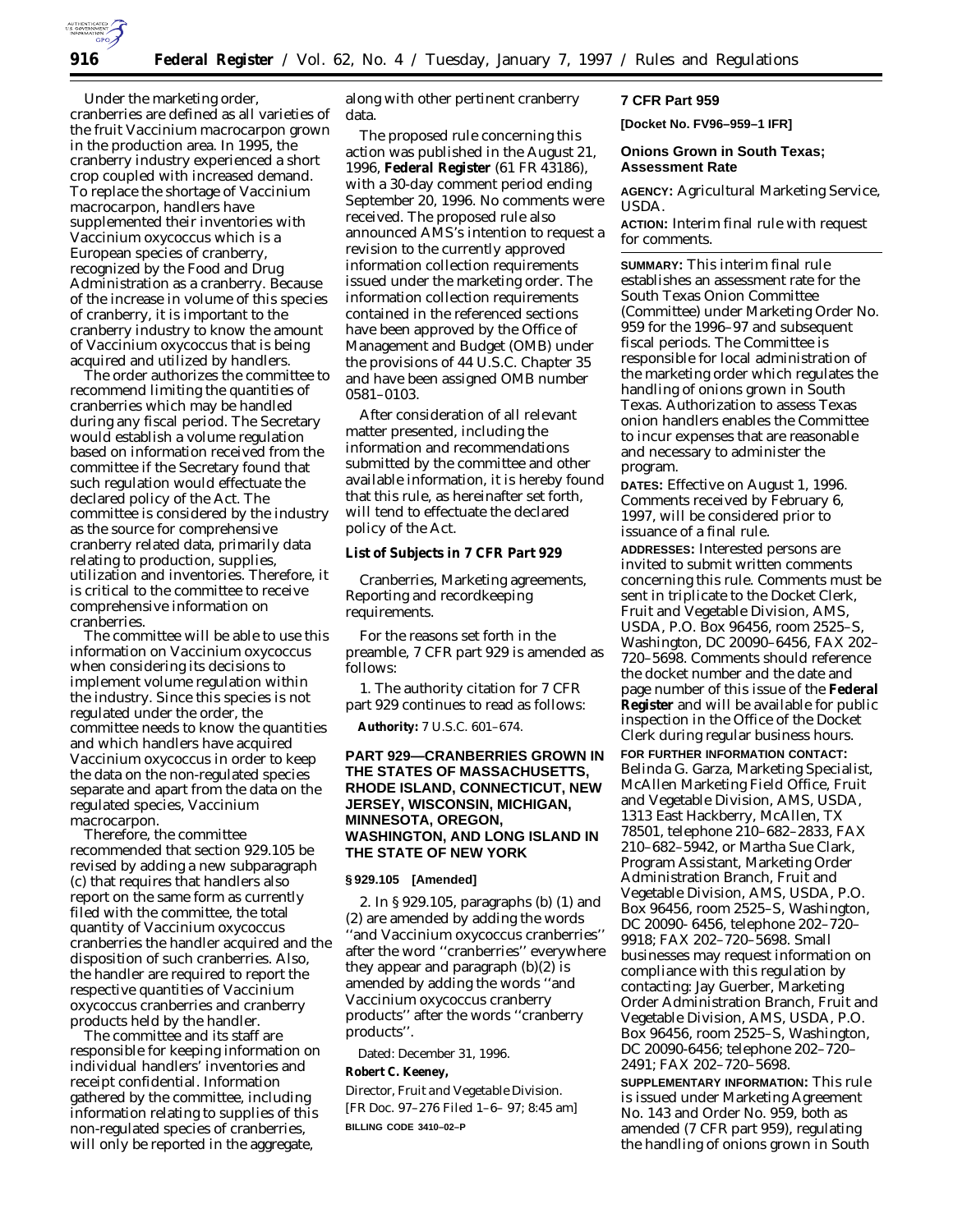Texas, hereinafter referred to as the ''order.'' The marketing agreement and order are effective under the Agricultural Marketing Agreement Act of 1937, as amended  $(7 \text{ U.S.C. } 601 - 674)$ , hereinafter referred to as the ''Act.''

The Department of Agriculture (Department) is issuing this rule in conformance with Executive Order 12866.

This rule has been reviewed under Executive Order 12988, Civil Justice Reform. Under the marketing order now in effect, South Texas onion handlers are subject to assessments. It is intended that the assessment rate as issued herein will be applicable to all assessable onions beginning August 1, 1996, and continuing until amended, suspended, or terminated. This rule will not preempt any State or local laws, regulations, or policies unless they present an irreconcilable conflict with this rule.

The Act provides that administrative proceedings must be exhausted before parties may file suit in court. Under section  $608c(15)$ (A) of the Act, any handler subject to an order may file with the Secretary a petition stating that the order, any provision of the order, or any obligation imposed in connection with the order is not in accordance with law and request a modification of the order or to be exempted therefrom. Such handler is afforded the opportunity for a hearing on the petition. The Act provides that the District court of the United States in any district in which the handler is an inhabitant, or has his or her principal place of business, has jurisdiction to review the Secretary's ruling on the petition, provided an action is filed not later than 20 days after the date of the entry of the ruling.

Pursuant to requirements set forth in the Regulatory Flexibility Act (RFA), the Agricultural Marketing Service (AMS) has considered the economic impact of this rule on small entities.

The purpose of the RFA is to fit regulatory action to the scale of businesses subject to such action in order that small businesses will not be unduly or disproportionately burdened. Marketing orders issued pursuant to the Act, and the rules issued thereunder, are unique in that they are brought about through group action of essentially small entities acting on their own behalf. Thus, both statutes have small entity orientation and compatibility.

There are approximately 48 producers of South Texas onions in the production area and approximately 36 handlers subject to regulation under the marketing order. Small agricultural producers have been defined by the Small Business Administration (13 CFR

121.601) as those having annual receipts of less than \$500,000, and small agricultural service firms are defined as those whose annual receipts are less than \$5,000,000. The majority of South Texas onion producers and handlers may be classified as small entities.

Texas onion producers and handlers may be classified as small entities.

The Texas onion marketing order provides authority for the Committee, with the approval of the Department, to formulate an annual budget of expenses and collect assessments from handlers to administer the program. The members of the Committee are producers and handlers of South Texas onions. They are familiar with the Committee's needs and with the costs of goods and services in their local area and are thus in a position to formulate an appropriate budget and assessment rate. The assessment rate is formulated and discussed in a public meeting. Thus, all directly affected persons have an opportunity to participate and provide input.

The Committee, in a telephone vote, unanimously recommended 1996–97 administrative expenses of \$100,000 for personnel, office, and the travel portion of the compliance budget. These expenses were approved in October 1996. The assessment rate and funding for research and promotion projects, and the road guard station maintenance portion of the compliance budget were to be recommended at a later Committee meeting.

The Committee subsequently met on November 19, 1996, and unanimously recommended 1996–97 expenditures of \$448,000 and an assessment rate of \$0.07 per 50-pound container or equivalent of onions. In comparison, last year's budgeted expenditures were \$585,250. The assessment rate of \$0.07 is \$0.03 lower than last year's established rate. Major expenditures recommended by the Committee for the 1996–97 fiscal period include \$80,000 for personnel and administrative expenses, \$120,000 for compliance, \$150,000 for promotion, and \$98,000 for onion breeding research. Budgeted expenses for these items in 1995–96 were \$96,250, \$144,000, \$246,000, and \$99,000, respectively.

The assessment rate recommended by the Committee was derived by dividing anticipated expenses by expected shipments of South Texas onions. Onion shipments for the year are estimated at 5 million 50-pound equivalents, which should provide \$350,000 in assessment income. Income derived from handler assessments, along with interest income and funds from the Committee's authorized reserve, will be

adequate to cover budgeted expenses. Funds in the reserve will be kept within the maximum permitted by the order.

This action will reduce the assessment obligation imposed on handlers. While this rule will impose some additional costs on handlers, the costs are in the form of uniform assessments on all handlers. Some of the additional costs may be passed on to producers. However, these costs will be offset by the benefits derived from the operation of the marketing order. Therefore, the AMS has determined that this rule will not have a significant economic impact on a substantial number of small entities. Interested persons are invited to submit information on the regulatory and informational impacts of this action on small businesses.

The assessment rate established in this rule will continue in effect indefinitely unless modified, suspended, or terminated by the Secretary upon recommendation and information submitted by the Committee or other available information.

Although this assessment rate is effective for an indefinite period, the Committee will continue to meet prior to or during each fiscal period to recommend a budget of expenses and consider recommendations for modification of the assessment rate. The dates and times of Committee meetings are available from the Committee or the Department. Committee meetings are open to the public and interested persons may express their views at these meetings. The Department will evaluate Committee recommendations and other available information to determine whether modification of the assessment rate is needed. Further, rulemaking will be undertaken as necessary. The Committee's 1996–97 budget and those for subsequent fiscal periods will be reviewed and, as appropriate, approved by the Department.

After consideration of all relevant material presented, including the information and recommendation submitted by the Committee and other available information, it is hereby found that this rule, as hereinafter set forth, will tend to effectuate the declared policy of the Act.

Pursuant to 5 U.S.C. 553, it is also found and determined upon good cause that it is impracticable, unnecessary, and contrary to the public interest to give preliminary notice prior to putting this rule into effect, and that good cause exists for not postponing the effective date of this rule until 30 days after publication in the **Federal Register** because: (1) The Committee needs to